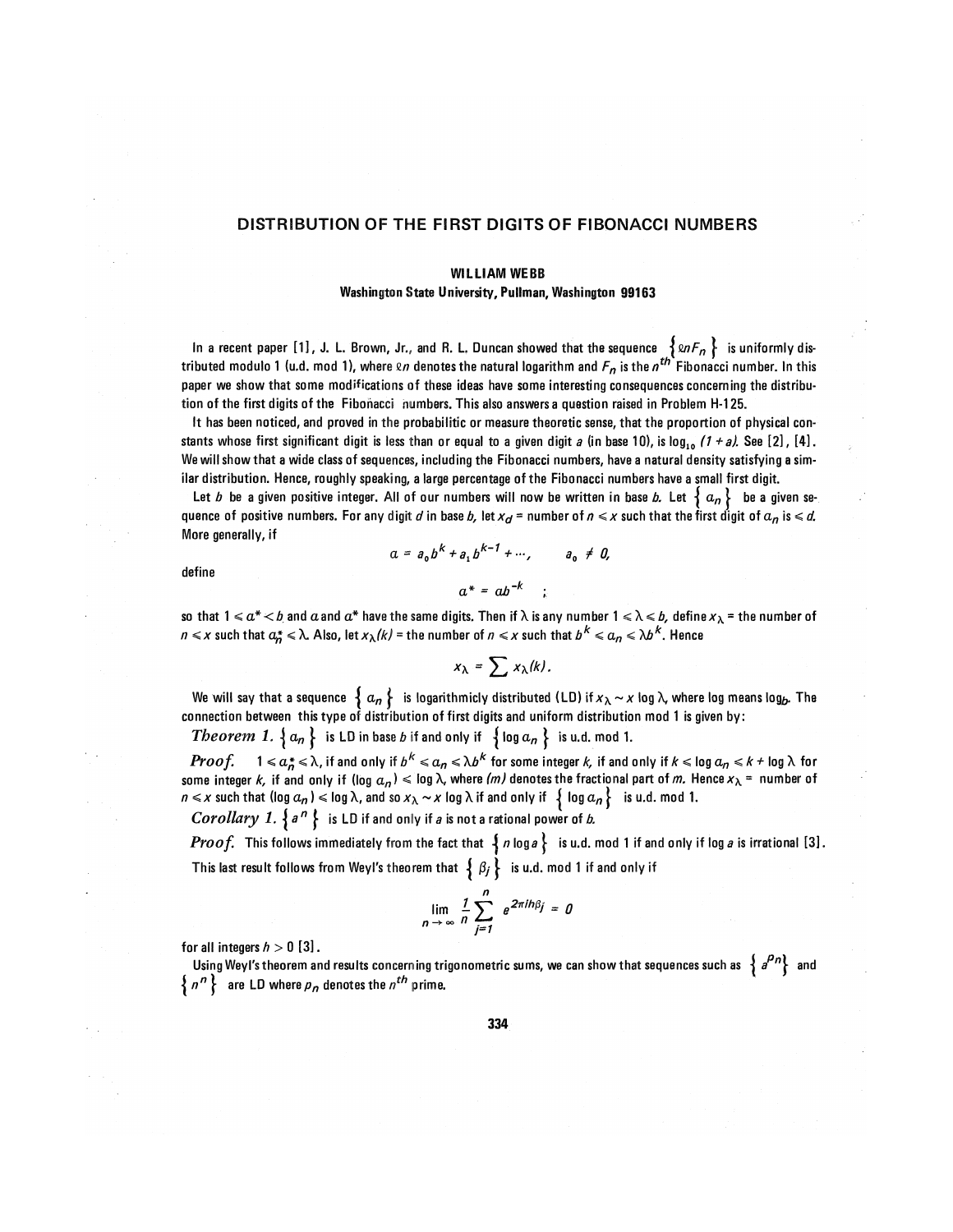The following results can be proved using Weyl's theorem, but they can also be obtained directly from the definition of  $x_{\lambda}$  without recourse to any considerations of uniform distribution.

*Theorem* 2. If  $\{a_n\}$  is LD then

(i)  $\{ ca_n \}$  is LU for all constants  $c > 0$ ,

- (ii)  $\left\{ a_n^k \right\}$  is LD for all positive integers k
- (iii)  $\{ 1/a_n \}$  is LD
- (iv)  $\{\beta_n\}$  is LD if  $\beta_n \sim a_n$ .

Proof. We illustrate the methods used by proving (iii).

Let  $S = \{ a_n \}$  be LD and let  $S' = \{ 1/a_n \}$ . Let  $x_\lambda$  refer to S,  $x'_\lambda$  refer to S', etc. Then

$$
b^k \leq \frac{1}{a_n} \leq \lambda b^k
$$

if and only if

$$
\frac{1}{\lambda}b^{-k} \leq a_n \leq b^{-k} ;
$$

hence

$$
x'_{\lambda}(k) = x_b(-k-1) - x_b \wedge (-k-1)
$$

which implies

$$
x'_{\lambda} = \sum_{k} x'_{\lambda}(k) = \sum_{k} x_{k}(-k-1) - x_{k}(\lambda(k-1))
$$
  
=  $x_{b} - x_{b}\lambda \sim x - x \log(b/\lambda) \sim x \log \lambda$ .

We are now ready to show:

Theorem 3.  $\{F_n\}$  is LD.

Proof.

$$
F_n = \frac{\left(\frac{1+\sqrt{5}}{2}\right)^n - \left(\frac{1-\sqrt{5}}{2}\right)^n}{\sqrt{5}}
$$

Since

$$
\left(\frac{1-\sqrt{5}}{2}\right)^n \to 0,
$$

$$
F_n \sim \frac{\left(\frac{1+\sqrt{5}}{2}\right)^n}{\sqrt{5}}.
$$

Now

 $\left(\frac{1+\sqrt{5}}{2}\right)^n$ 

is LD by Corollary 1,

$$
\frac{\left(\frac{1+\sqrt{5}}{2}\right)^n}{\sqrt{5}}
$$